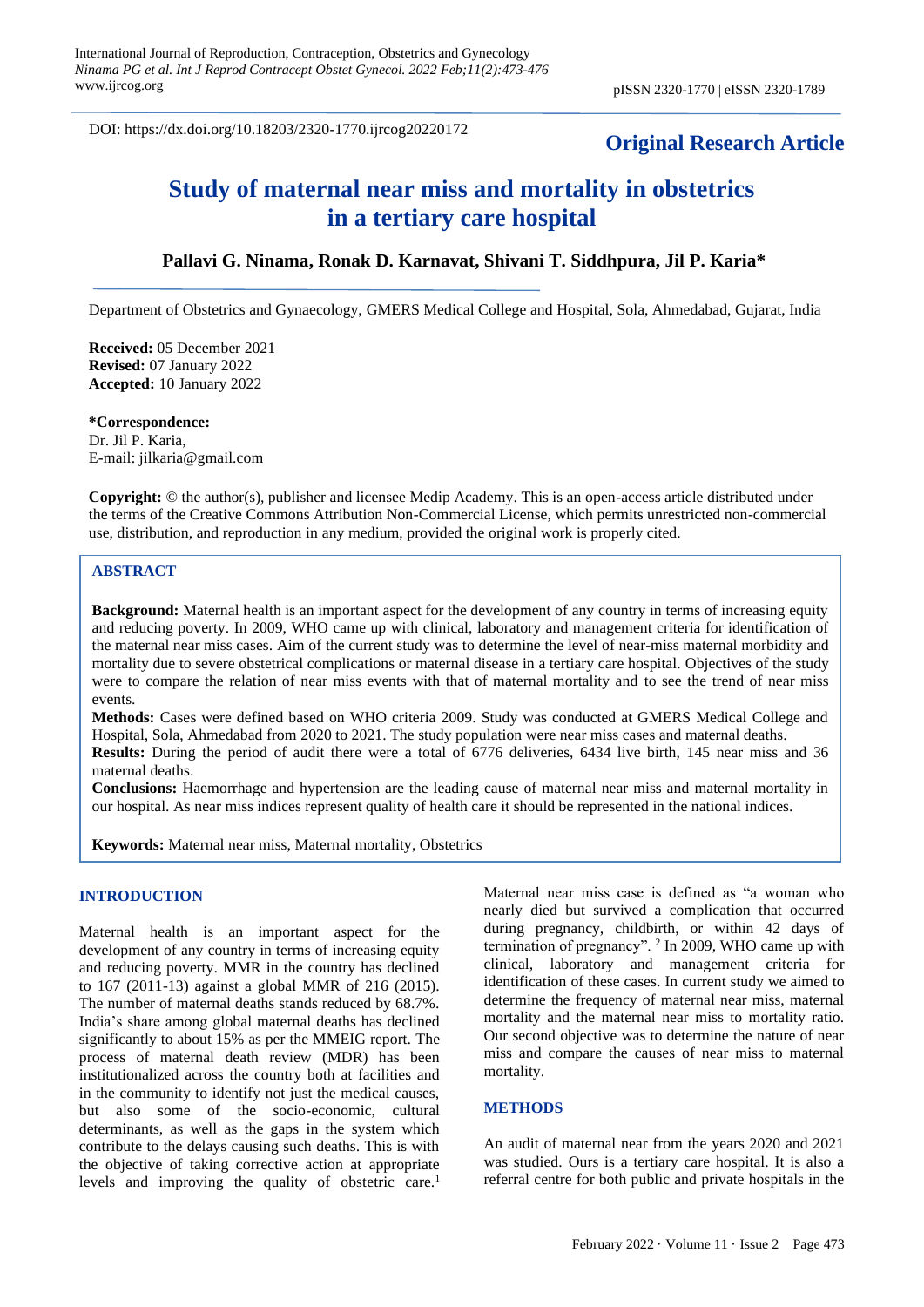district of Ahmedabad. The hospital provides 24-hour emergency service, antenatal care and obstetric services for both low and high-risk cases, high dependency unit (HDU) in labour room complex and 24-hour blood bank.

#### *Study type, location*

Current study is a descriptive analytical conducted at GMERS medical college and civil hospital, Sola, Ahmedabad, Gujarat, India.

#### *Inclusion and exclusion criteria*

High risk cases were identified and those who met WHO 2009 near miss criteria were selected. It includes a set of clinical, laboratory and management-based criteria. This is a descriptive analysis and retrospective review with study duration of two years. Those who complicated after 42 weeks of termination of pregnancy were excluded. The following near miss indices were calculated: maternal near miss (MNM) ratio: Number of maternal near miss cases per 1000 live birth. Maternal near miss: mortality ratio: Ratio of maternal near miss and maternal mortality. Higher ratio indicated better care, statistical analysis was done using Microsoft excel.

#### **RESULTS**

During the period of audit there were a total of 6776 deliveries, 6434 live birth, 145 near miss and 36 maternal deaths. Characteristics of women with near miss and mortality are shown in (Table 1).

| <b>Characteristics</b>          | Near miss (N=145) |              |              | Maternal deaths $(N=36)$ |              |              |  |
|---------------------------------|-------------------|--------------|--------------|--------------------------|--------------|--------------|--|
| Year                            | 2020              | 2021         | <b>Total</b> | 2020                     | 2021         | <b>Total</b> |  |
| Age (years)                     | $26.5 + 4.75$     | $25.7 + 4.6$ | $26.0 + 4.7$ | $27.5 + 4.8$             | $27.2 + 4.4$ | $27 + 4.5$   |  |
| Parity $N$ (%)                  |                   |              |              |                          |              |              |  |
| Primipara                       | 40(57.14)         | 45(60)       | 85           | 7(43.75)                 | 11(55)       | 18           |  |
| Multipara                       | 30(42.86)         | 30(40)       | 60           | 9(56.25)                 | 9(45)        | 18           |  |
| Gestational age (weeks) $N$ (%) |                   |              |              |                          |              |              |  |
| $1 - 12$                        | 10(14.28)         | 11(14.67)    | 21           | 3(18.75)                 | 2(10)        | 5            |  |
| 13-28                           | 6(8.57)           | 8(10.67)     | 14           | 2(12.5)                  | 1(5)         | 3            |  |
| $>28$                           | 40(57.14)         | 44 (58.67)   | 84           | 7(43.75)                 | 10(50)       | 17           |  |
| Postnatal                       | 14(20)            | 12(16)       | 26           | 4(25)                    | 7(35)        | 11           |  |
| Causes $N(\% )$                 |                   |              |              |                          |              |              |  |
| Haemorrhage                     | 26 (37.14)        | 32 (42.67)   | 48           | 4(25)                    | 5(25)        | 9            |  |
| Hypertension                    | 26(37.14)         | 22(29.33)    | 58           | 2(12.5)                  | 3(15)        | 5            |  |
| Sepsis                          | 9(12.85)          | 11 (14.67)   | 20           | 2(12.5)                  | 3(15)        | 5            |  |
| Cardiac                         | 2(2.86)           | 4(5.33)      | 6            | 2(12.5)                  | 1(5)         | 3            |  |
| Indirect                        | 7(10)             | 6(8)         | 13           | 2(12.5)                  | 2(10)        | 4            |  |

## **Table 1: Characteristics of maternal near miss and mortality.**

#### **Table 2: Comparison of near miss events and primary causes of maternal death.**

|                                     | <b>Near miss</b> |                | <b>Mortality</b>            |                | Near miss/1000 live birth |
|-------------------------------------|------------------|----------------|-----------------------------|----------------|---------------------------|
| <b>Diagnosis</b>                    | 2020             | 2021           | 2020                        | 2021           |                           |
| Hypertensive disorders of pregnancy | 26               | 22             | 4                           | 5              | 7.46                      |
| Severe pre-eclampsia                | 8                | 6              | 1                           |                | -                         |
| Eclampsia                           | 12               | 12             | 2                           | 3              | ۰                         |
| <b>HELLP</b>                        | 6                | $\overline{4}$ | н.                          |                | -                         |
| <b>Severe haemorrhage</b>           | 26               | 32             | 2                           | 3              | 9.01                      |
| <b>Early pregnancy</b>              |                  |                |                             |                |                           |
| Ectopic pregnancy                   | 2                | $\overline{2}$ | 1                           |                | ٠                         |
| Abortion                            |                  | $\overline{4}$ | 1                           | $\mathfrak{D}$ | -                         |
| Late pregnancy                      |                  |                |                             |                |                           |
| <b>Abruption</b>                    | 3                | 5              | 1                           | 2              | -                         |
| <b>PPH</b>                          | 20               | 21             | 3                           | 4              | ۰                         |
| <b>Sepsis</b>                       | 9                | 11             | 2                           | 3              | 3.12                      |
| Cardiac                             | 2                | 4              | 2                           |                | 0.93                      |
| <b>Indirect</b>                     | 7                | 6              | $\mathcal{D}_{\mathcal{L}}$ | $\mathfrak{D}$ | 2.02                      |
| Total                               | 70               | 75             | 16                          | 20             | 22.53                     |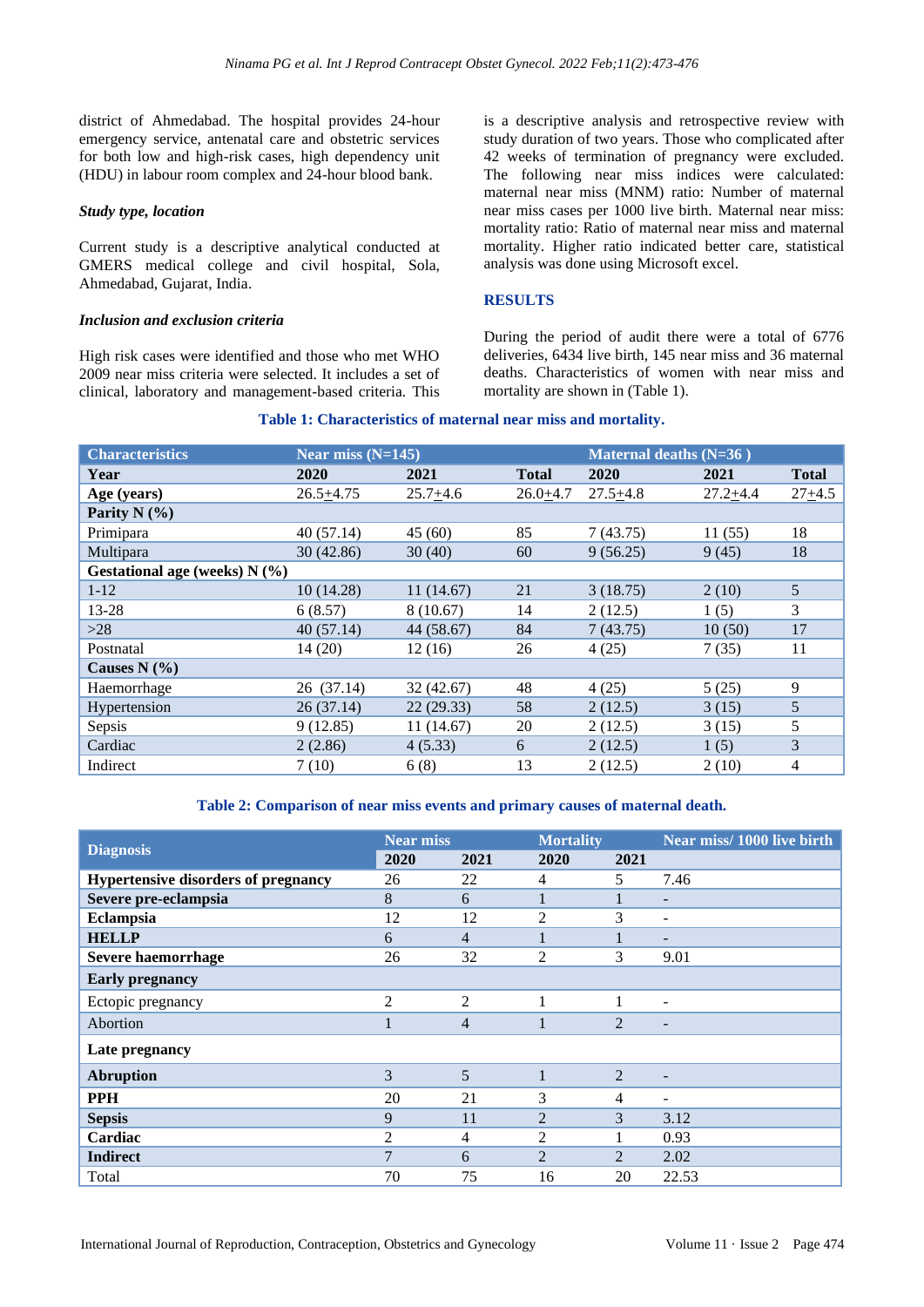Primipara (57.14%) was mostly in the near miss group. Majority of the patients were in the third trimester (57.14%) when the near miss event occurred. The number of maternal death in the postpartum period were quite high (35%) in 2021 when compared to the near miss group (16%). Maternal near miss incidence ratio is 22.53 near miss/1000 live births. Maternal near miss to mortality ratio is 4.02:1. Among the causes of maternal near miss events, hemorrhage (40%) was the leading cause followed by hypertension (33%). Third amongst the group was sepsis followed by indirect and cardiac causes. The near miss cases and the maternal mortalities is shown in (Table 2). The near miss index for each event is given. The near miss index is highest for severe haemorrhage followed by hypertensive disorders of pregnancy.

#### **DISCUSSION**

Maternal Death has been used to represent the quality of health care. But in the present scenario, maternal near miss may take over maternal death to represent the quality of health care and hence should be given importance. WHO 2009 maternal near miss criteria incorporates both Mantel's and Waterson's criteria, hence it minimizes the chance of missing any near miss case.

A study by Jayarathnam et al represents near miss from a developed country and the results are as expected, PPH, pre-eclampsia and sepsis are the major causes.<sup>3</sup> In comparison, the percentage of haemorrhage were same but the near miss ratio is almost three times more in developing country (India) from developed country (Australia). Other countries like Nepal, Syria, Africa and Indonesia have shown similar trends in near miss.<sup>4-8</sup>

Sanju Kumari et al study indicated that the most common causes of MNM were haemorrhage (53.8%), hypertensive disorders of pregnancy (21.7%), medical disorders (13.3%) and obstetric sepsis (8.8%). Majority of Maternal deaths were due to direct obstetric causes (71.8%). The most common direct causes for maternal deaths were hypertensive disorders of pregnancy (31.2%). More number of women in the maternal death group (34.3% versus 27.7%) presented to the hospital with postpartum complications.<sup>9</sup> A study by Kamal et al indicated that Near-miss per 1000 delivery was 24%. Maternal death to near miss ratio was 1:7.2. The leading causes of maternal near miss were hemorrhage (42.5%) and hypertensive disorder of pregnancy (23.5%) The morbidity was high in unbooked cases.<sup>10</sup> Near-miss per 1000 delivery was 24%. Maternal death to near miss ratio was 1:7.2. The leading causes of maternal near miss were hemorrhage (42.5%) and hypertensive disorder of pregnancy (23.5%) The morbidity was high in unbooked cases.<sup>10</sup>

Singh et al study indicated that the maternal near-miss to mortality ratio (MNM: 1 MD) was 4:1, and the mortality index (MI) was 19.9%. Haemorrhagic disorders were the leading cause (40.5%) of MNM, followed by hypertensive disorders (25.5%) and cardiac diseases (14.4%). Similarly, both haemorrhage (23.7%) and sepsis (23.7%) were the leading causes of death followed by hypertensive disorders  $(15.8\%)$ . <sup>11</sup> Ours is a tertiary care hospital with most of the cases being referred in an already moribund state. The delays in referral are a major cause of maternal near miss and mortality. Delayed diagnosis, inappropriate transfer and inadequate utilization of resources might have been the cause of maternal morbidities and mortalities in our study. Along with increased awareness of one's own health, health education may help a lot in improving obstetric care.

#### *Limitations*

Limitation of current study was as ICU facilities were available few potentially life threatening conditions before becoming near miss might have been included in the study.

#### **CONCLUSION**

Haemorrhage and hypertensive disorders are the major causes of maternal near and maternal mortality. The trend of maternal near miss and maternal mortality has been the same in the two years under study. As maternal near miss indicates quality of health care, it is worth presenting in national indices.

*Funding: No funding sources Conflict of interest: None declared Ethical approval: Not required*

#### **REFERENCES**

- 1. Maternal and adolescent health care, annual report 2017-2018. Available at: [https://main.mohfw.gov.in/](https://main.mohfw.gov.in/%20publications/annual-report-department-health-and-family-welfare-2017-18)  [publications/annual-report-department-health-and](https://main.mohfw.gov.in/%20publications/annual-report-department-health-and-family-welfare-2017-18)[family-welfare-2017-18.](https://main.mohfw.gov.in/%20publications/annual-report-department-health-and-family-welfare-2017-18) Accessed on 20 November 2021.
- 2. Roopa PS, Verma S, Rai L, Kumar P, Pai MV. Near miss obstetric events maternal deaths in a tertiary care hospital: an audit. J Preg. 2013;2013:393-8.
- 3. Jayaratnam S, De Costa C, Howat P. Developing an assessment tool for maternal morbidity 'near-miss'- a prospective study in a large Australian regional hospital. Aust N Z J Obstet Gynaecol. 2011;51(5): 421-5.
- 4. Shrestha NS, Saha R, Karki C. Near miss maternal morbidity and maternal mortality at Kathmandu Medical College Teaching Hospital. Kathmandu Univ Med J (KUMJ). 2010;8(30):222-6.
- 5. Almerie Y, Almerie MQ, Matar HE, Shahrour Y, Al Chamat AA, Abdulsalam A. Obstetric near-miss and maternal mortality in maternity university hospital, Damascus, Syria: a retrospective study. BMC Pregnancy Childbirth. 2010;10:65.
- 6. Oladapo OT, Sule-Odu AO, Olatunji AO, Daniel OJ. "Near-miss" obstetric events and maternal deaths in